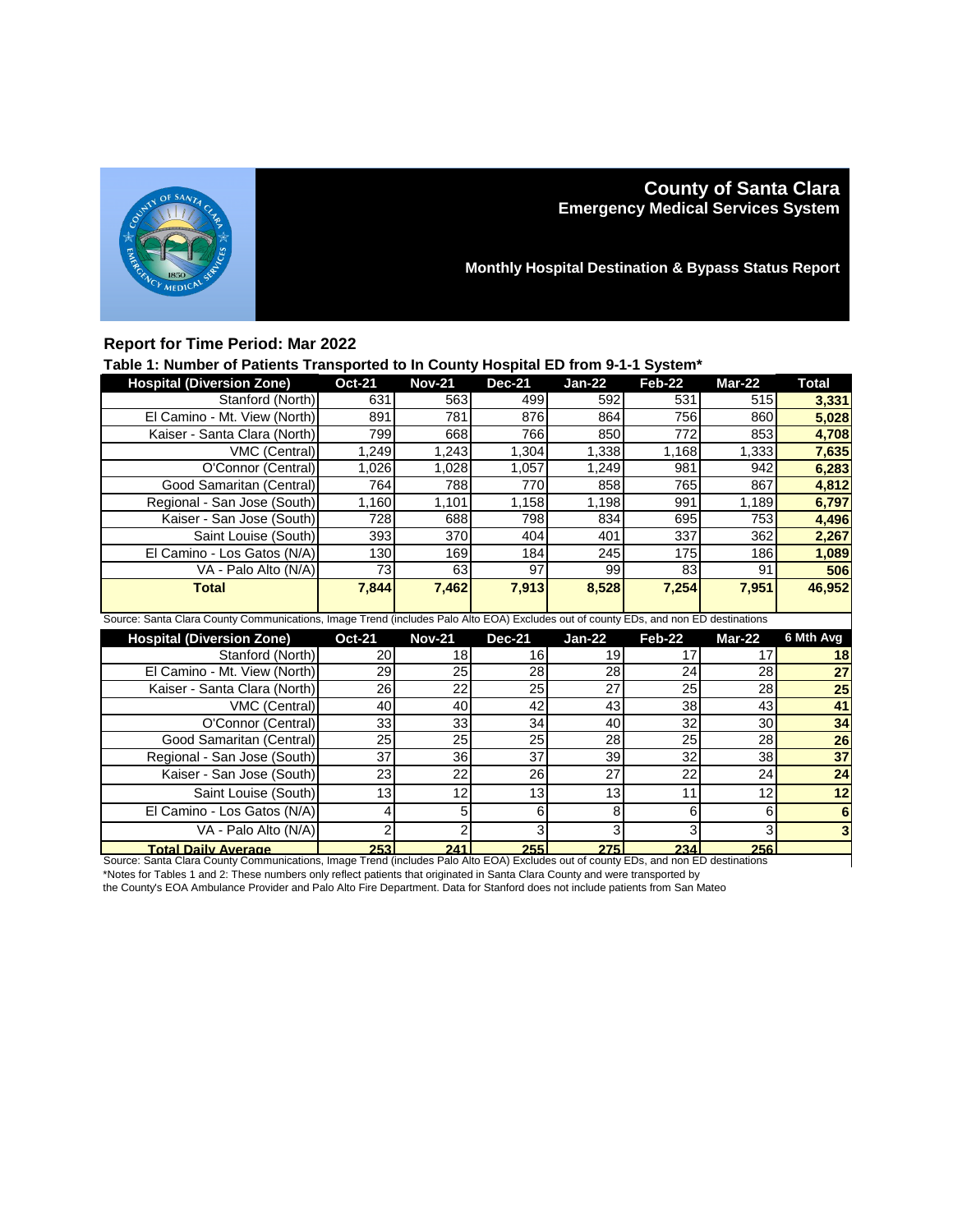### County. The data includes but, does not differentiate specialty center status (TRAUMA, STROKE, STEMI, BURN) Page 1 of 2

### **Table 2: Total Monthly Hours of Emergency Department on** *"AMBULANCE"* **Bypass**

| <b>Hospital (Diversion Zone)</b> | <b>Oct-21</b> | <b>Nov-21</b> | <b>Dec-21</b> | $Jan-22$ | Feb-22 | $Mar-22$ | Total    |
|----------------------------------|---------------|---------------|---------------|----------|--------|----------|----------|
| Stanford (North)                 | 0.00          | 0.00          | 0.001         | 2.00     | 0.00   | 0.00     | 2.00     |
| El Camino - Mt. View (North)     | 21.64         | 5.01          | 9.10          | 36.38    | 11.02  | 11.03    | 94.18    |
| Kaiser - Santa Clara (North)     | 15.04         | 10.57         | 46.08         | 25.06    | 14.04  | 9.43     | 120.22   |
| VMC (Central)                    | 17.05         | 22.44         | 21.59         | 63.53    | 25.11  | 28.54    | 178.26   |
| O'Connor (Central)               | 11.43         | 7.27          | 19.27         | 57.67    | 18.07  | 16.79    | 130.50   |
| Good Samaritan (Central)         | 17.21         | 35.79         | 29.57         | 44.32    | 4.20   | 3.00     | 134.09   |
| Regional - San Jose (South)      | 62.69         | 12.28         | 33.40         | 80.58    | 42.80  | 1.93     | 233.68   |
| Kaiser - San Jose (South)        | 23.05         | 22.17         | 34.72         | 59.21    | 19.05  | 29.61    | 187.81   |
| Saint Louise (South)             | 2.92          | 4.10          | 9.02          | 16.57    | 12.22  | 1.00     | 45.83    |
| El Camino - Los Gatos (N/A)      | 1.26          | 1.02          | 6.01          | 16.73    | 3.01   | 1.00     | 29.03    |
| <b>Total</b>                     | 172.29        | 120.65        | 208.76        | 402.05   | 149.52 | 102.33   | 1,155.60 |

Color Legend for ED Ambulance Bypass Only Above 37hrs Above 30hrs Below 30hrs

# **Table 3: Total Monthly Hours of Stroke Center on** *"STROKE"* **Bypass\***

| <b>Hospital (Diversion Zone)</b> | <b>Oct-21</b> | <b>Nov-21</b> | <b>Dec-21</b> | $Jan-22$ | Feb-22 | Mar-22 | Total  |
|----------------------------------|---------------|---------------|---------------|----------|--------|--------|--------|
| Stanford (North)                 | 0.00          | 0.001         | 0.00          | 0.00     | 0.001  | 0.00   | 0.00   |
| El Camino - Mt. View (North)     | 8.56          | 3.10          | 2.57          | 6.61     | 0.00   | 12.25  | 33.09  |
| Kaiser - Santa Clara (North)     | 0.44          | 23.87         | 1.13          | 0.00     | 0.00   | 2.43   | 27.87  |
| Good Samaritan (Cebtral)         | 15.49         | 36.60         | 194.90        | 47.43    | 2.96   | 0.00   | 297.38 |
| O'Connor (Central)               | 0.56          | 0.94          | 1.08          | 2.24     | 0.00   | 7.06   | 11.88  |
| VMC (Central)                    | 0.00          | 0.00          | 0.00          | 3.56     | 0.00   | 1.03   | 4.59   |
| Regional - San Jose (South)      | 24.24         | 10.13         | 22.30         | 77.88    | 44.87  | 0.00   | 179.42 |
| Kaiser - San Jose (South)        | 2.31          | 31.07         | 12.93         | 20.99    | 6.50   | 2.02   | 75.82  |
| Saint Louise (South)             | 3.33          | 0.00          | 0.00          | 2.00     | 2.71   | 0.00   | 8.04   |
| El Camino - Los Gatos (N/A)      | 1.08          | 1.65          | 0.00          | 9.13     | 0.00   | 1.70   | 13.56  |
| Total                            | 56.01         | 107.36        | 234.91        | 169.84   | 57.04  | 26.49  | 651.65 |

## **Table 4: Total Monthly Hours of STEMI Center on** *"STEMI"* **Bypass\***

| <b>Hospital (Diversion Zone)</b> | <b>Oct-21</b> | <b>Nov-21</b>     | <b>Dec-21</b> | Jan-22 | Feb-22 | Mar-22 | Total  |
|----------------------------------|---------------|-------------------|---------------|--------|--------|--------|--------|
| Stanford (North)                 | 0.00          | 0.00 <sub>l</sub> | 0.00          | 0.001  | 0.001  | 0.00   | 0.00   |
| El Camino - Mt. View (North)     | 8.35          | 2.67              | 0.00          | 6.59   | 0.00   | 12.25  | 29.86  |
| Kaiser - Santa Clara (North)     | 0.00          | 23.89             | 1.13          | 1.37   | 0.00   | 0.00   | 26.39  |
| <b>VMC (Central)</b>             | 6.70          | 4.00              | 1.55          | 3.57   | 0.00   | 1.04   | 16.86  |
| O'Connor (Central)               | 0.55          | 0.00 <sub>l</sub> | 1.08          | 2.23   | 3.93   | 0.47   | 8.26   |
| Good Samaritan (Central)         | 15.49         | 35.73             | 194.84        | 47.38  | 2.24   | 0.00   | 295.68 |
| Regional - San Jose (South)      | 24.95         | 16.76             | 194.70        | 79.04  | 17.87  | 0.00   | 333.32 |
| Kaiser - San Jose (South)        | 25.30         | 34.59             | 33.85         | 30.11  | 22.80  | 18.03  | 164.68 |
| Total                            | 81.34         | 117.64            | 427.15        | 170.29 | 46.84  | 31.79  | 875.05 |

#### **Table 5: Total Monthly Hours of Trauma Center on** *"TRAUMA"* **Bypass**

| <b>Hospital (Diversion Zone)</b> | <b>Oct-21</b> | <b>Nov-21</b> | <b>Dec-21</b> | Jan-22            | Feb-22 | Mar-22 | <b>Total</b> |
|----------------------------------|---------------|---------------|---------------|-------------------|--------|--------|--------------|
| Stanford (North)                 | 0.001         | 0.00l         | 0.00l         | 0.00 <sub>l</sub> | 0.00   | 0.00   | 0.00         |
| <b>VMC (Central)</b>             | 0.00l         | 0.001         | 0.001         | 0.00 <sub>l</sub> | 0.001  | 0.00   | 0.00         |
| Regional - San Jose (South)      | 2.02          | 0.001         | 4.11          | 78V               | 32.72  | 0.00   | 40.63        |
| <b>Total</b>                     | 2.02          | 0.001         | 4.11          | 1.781             | 32.72  | 0.00   | 40.63        |